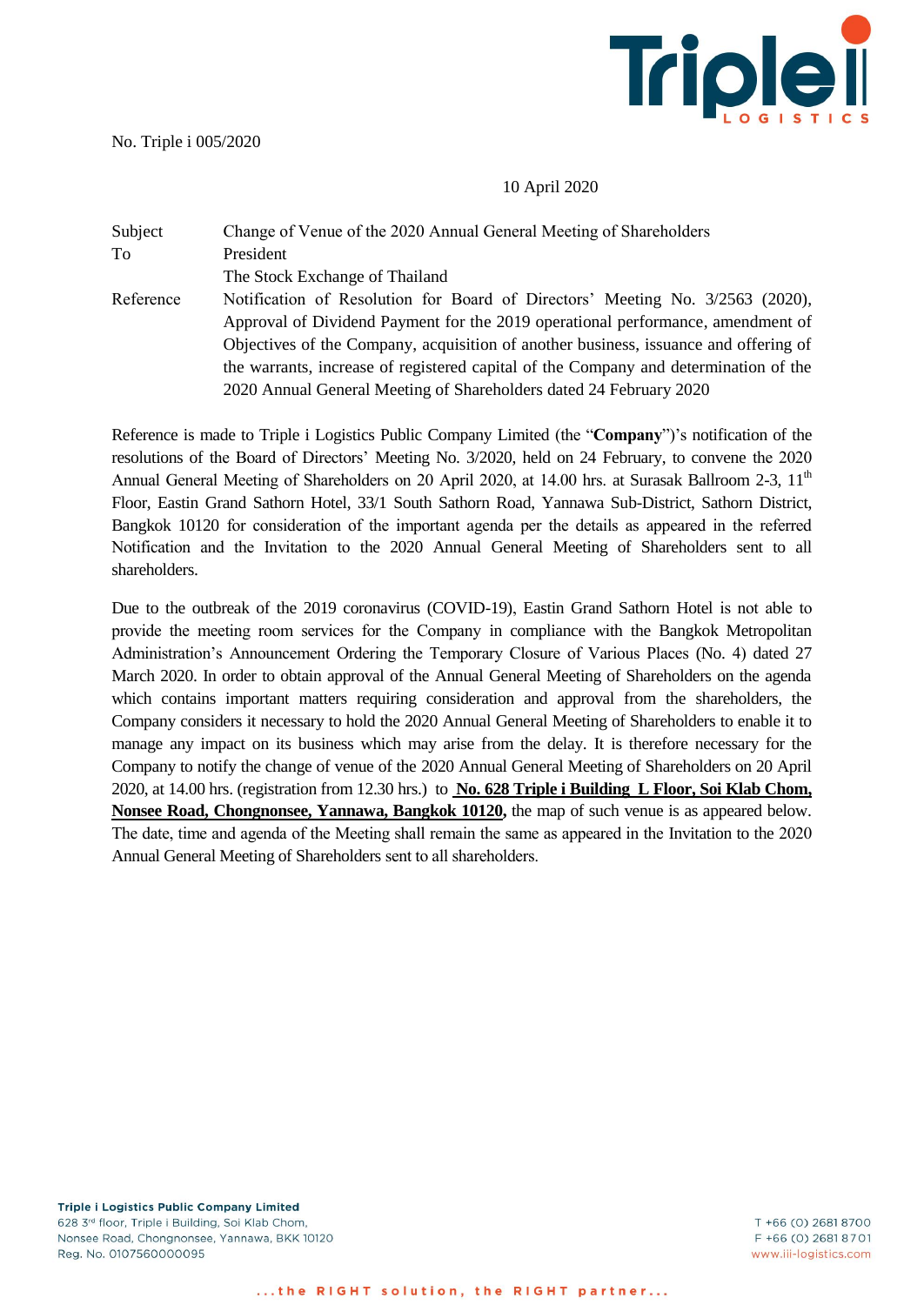



To ensure that the Company's procedures with respect to arrangement of this Annual General Meeting of Shareholders are in line with the relevant laws, including any preventive measures and practices concerning the epidemic in accordance with the Regulation Issued under Section 9 of the Emergency Decree on Public Administration in Emergency Situations B.E. 2548 (2015) (No.1) (the "**Emergency Decree**").The Company would like to inform the measures and guidelines for the meeting attendees of 2020 Annual General Meeting of Shareholders during the said situation as follows:

- 1. At-risk shareholders, e.g. any shareholders returning from an at-risk country according to the Notification of the Ministry of Public Health Re: Territories outside the Kingdom of Thailand defined as Disease Infected Zones less than 14 days or any shareholders with fever (has a body temperature of 37.5 degrees Celsius or more) or showing any respiratory symptoms such as cough, sneezing, runny nose, sore throat or breathing difficulties, are requested to follow the Department of Disease Control's suggestion by **not attending the meeting**, if atrisk shareholder intends to exercise their rights, such shareholder will be able to exercise voting rights by assigning an independent director or other person to vote on his/her behalf.
- 2. The Company will have a screening point and will be checking every attendee's temperature at the entrance to the meeting room. **If there is any suspect case, the Company reserves the rights to restrict the entry of such person into the meeting room.** The Company would like to ask for coordination from every at-risk shareholder to vote by proxy by assigning an independent director or other person to attend and vote in the Meeting on his/her behalf.
- 3. Attendees shall be required to truthfully fill-in the form for health screening for being infected or possibly infected of Coronavirus Disease 2019 (COVID-19). Please note that concealment of health information or traveling record is considered a violation of the Communicable Diseases Act B.E. 2558 (2015). The Attendees also acknowledge and agree that the Company may consider exercising any rights in order to ensure the compliance of the relevant laws and